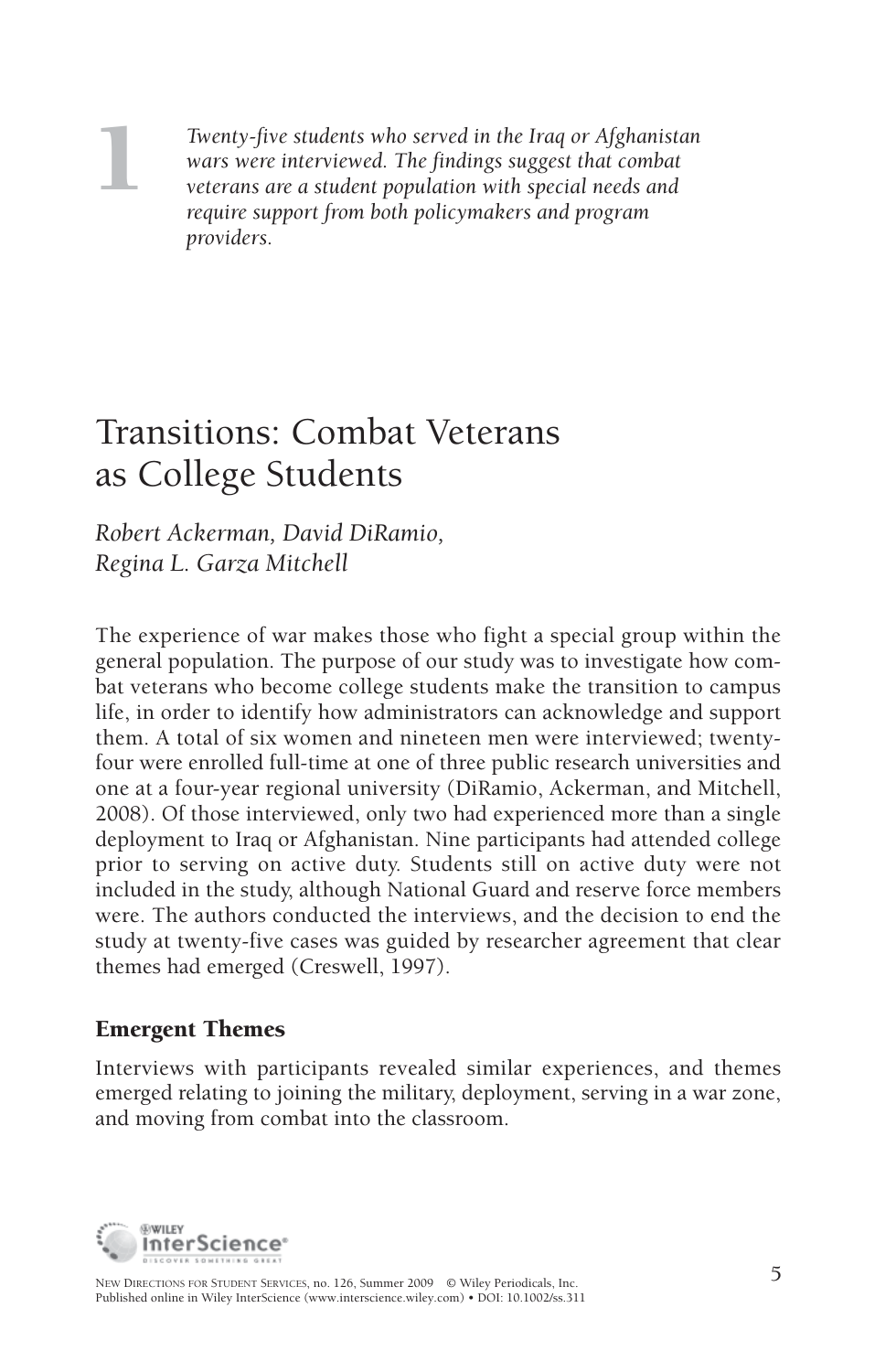#### Joining the Military

One morning when I woke up to go to school in my senior year of high school, I saw the 9/11 footage. Saw the airplanes go through, and that was when I decided, well, I'm gonna go enlist. [Marine reservist]

Motivation to join the service was the result of a combination of factors expressed as "wanting to do my duty," which included a desire to respond to the September 11 attacks, a sense of patriotism, and a desire to defend or protect the country. Several participants came from military families; one represented the fourth generation in his family to have served, the third to have been in combat. Three made the decision to enter the military while still in grade school. Along with patriotism, the promise of educational benefits was a primary motivator. Eight participants noted the need for financial support to attend college; one wanted the benefits so that she could provide a better life for her daughter. Five noted that the military offers adventure as an enticement and expressed that they wanted something challenging or that the service provided an escape or a change.

#### Deployment

I had to withdraw from college and, actually, I was doing great at the time. My thing was to try to finish school; I wasn't trying not to go overseas. It was just very upsetting to just have to withdraw in the middle of the semester like that, but I had to. [Army reservist]

Activations can occur during the academic year. One soldier received notice of deployment alert in March, but his activation orders were not received until mid-fall. He lost four semesters because he could not attend while on alert and then served thirteen months in Iraq. A member of the National Guard was deployed to New Orleans following Hurricane Katrina and then to Iraq; both deployments interrupted his education. A National Guard combat medic was activated twice; the first time was for seven months, and the second time included a year in Afghanistan. She had to reapply to a nursing program both times when she returned to college. The military units of two students were sent on back-to-back deployments, meaning that they each missed approximately six semesters.

None of those who had to withdraw indicated difficulty in accomplishing that process, although some noted the difficulty of dealing with collegerelated administrative tasks while also preparing to deploy, making out a will, and managing the pressure of the situation. There are other consequences of withdrawing from college, not the least of which is financial. A soldier who was deployed withdrew from school and lost a scholarship because he was unable to complete the semester. Others were activated late in the semester and lost the work completed for those terms plus the monies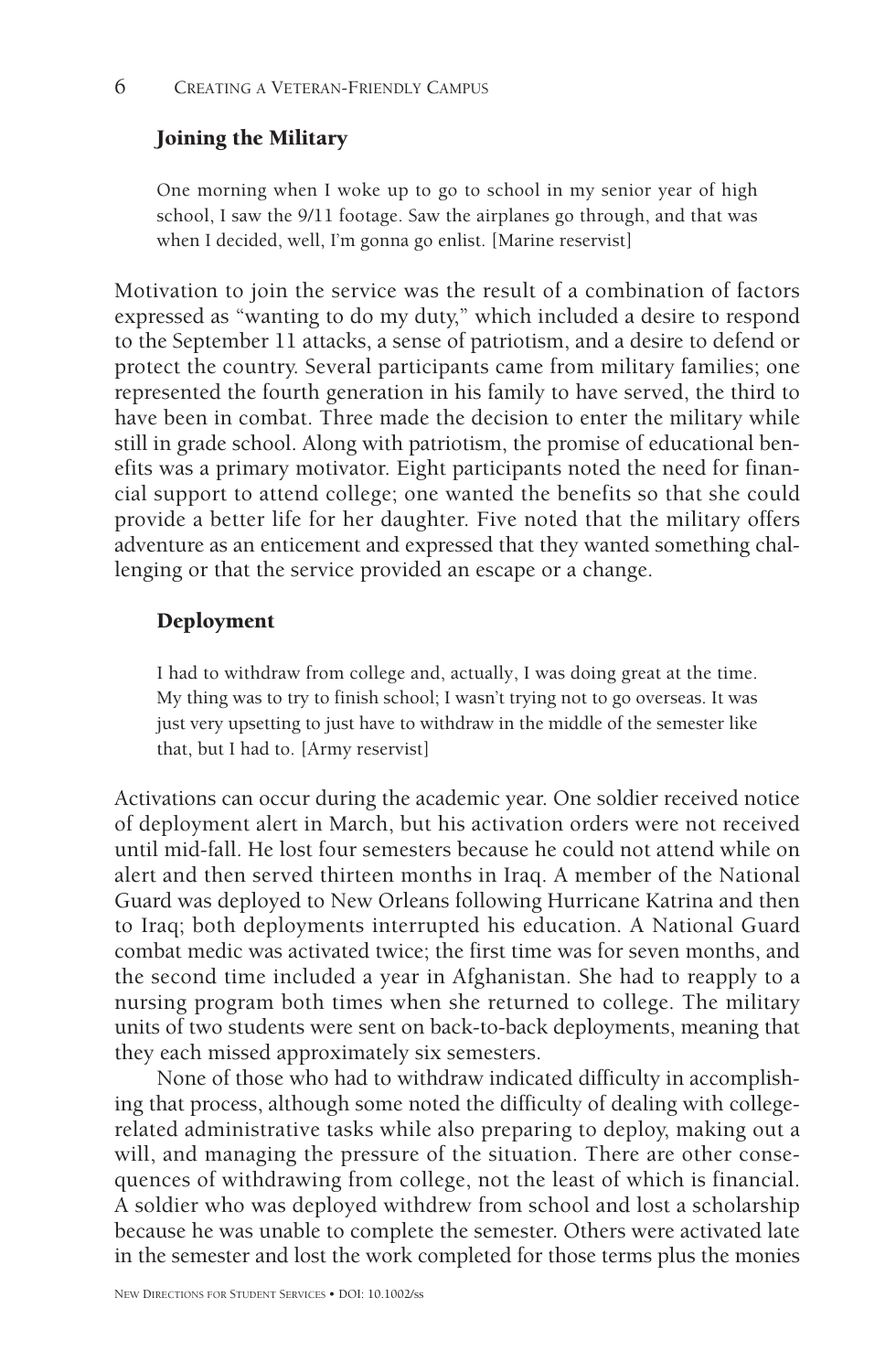they had paid to attend. Before withdrawing, most talked with their instructors; one was able to reach an informal agreement with her instructors that she would complete the courses upon her return, which she did. None reported difficulty in dealing with professors in regard to these issues; all reported that their instructors were accommodating to the extent that they could be.

#### Serving in a War Zone

You are going to come back changed. It's not necessarily good or bad, but you will fundamentally be a different person. [National Guard]

Our intent was not to study in-country experiences; however, we learned of a relationship between those experiences and the transition to college. The experiences of combat do influence other aspects of life, including going to college. The observation reflected in the following comment was something we heard from many others:

"I think it [combat] helped me out a lot and it has given me a lot of selfdiscipline, establishing goals, time management, and everything. There are so many things you can get from the military to help you out as a college student." [Regular Army serviceperson]

A member of the National Guard described how being in combat changed her: "I took a lot from it. I made it a learning experience." For one serviceperson, the lesson was that people in the military do "serious things and that doing serious things becomes good preparation for being a serious college student." An Air Force veteran described the experience of arriving in Iraq along with all different kinds of people: "You grow up in a heartbeat. You really learn a lot about yourself." An Army officer who had served three deployments in Iraq and who was medically retired, however, noted that the killing and survival skills learned in the military were not applicable in classroom settings, implying that a relearning of leadership skills was also necessary.

There were constant reminders of the horrors of war. Losing friends who had been killed or injured and evacuated was particularly difficult. A student who had served in an Air Force support unit spoke of the death of a friend he had made who was in the Army as being "very hard for me, because we would meet, . . . have lunch together, and talk. Sometimes, because of work we could not connect. . . . He stopped coming to lunch, and I went to his commander and they told me."

Some had been wounded. A Marine veteran had had nine surgeries and was retired at 30 percent disability. He spoke of leaving behind "a very closeknit group of guys who I was protecting, watching their butts, [and] they were watching mine. I was forced to leave that involuntarily, and a lot of that had to do with leaving a brotherhood." A member of the National Guard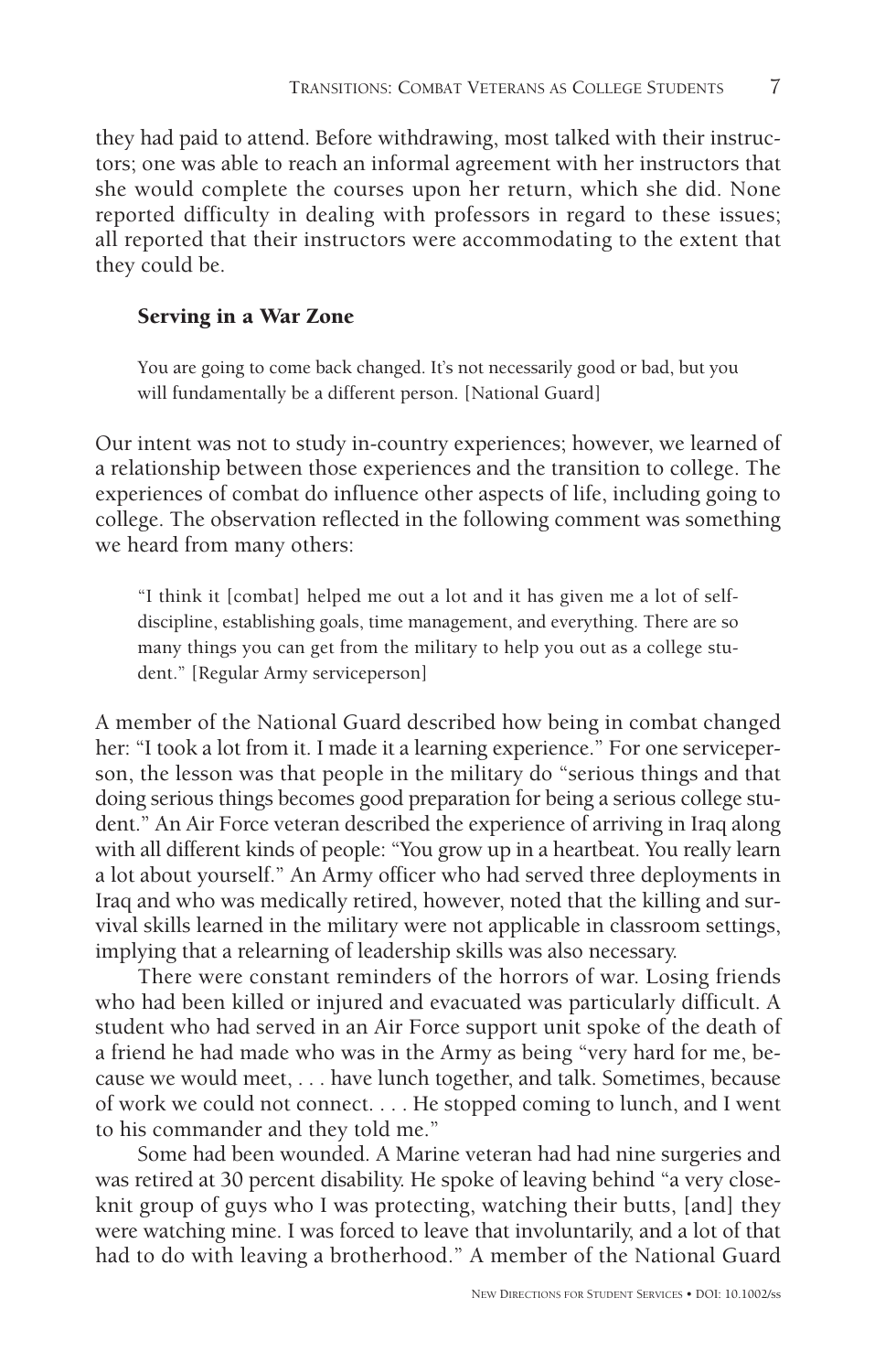whose trucks had been blown up while he was driving lost hearing in one ear as a result. We spoke with a female National Guard member, also a truck driver, who had experienced two trucks blowing up but had escaped without physical injury.

A regular Army enlisted man spoke of his arrival in Iraq. He had just gotten there when a car bomb exploded a mile from the base. He recalled diving to the floor at the sound of the blast. The soldier next to him asked whether it was a mortar; he said, "I don't know; this is my first day." One of the authors wished an Army National Guard veteran a good day as the interview ended. She responded, "Any day you are not being shot at is a good day."

Being in a combat area is stressful; every veteran we interviewed had participated in, witnessed, or heard of horrific events. The women we interviewed had faced the additional factor of being in situations where they were not always welcomed by their fellow soldiers. One woman, a construction engineer in the National Guard, referred to her experience as being in a "double boys club" in which it was difficult to earn acceptance as a female soldier and as a female assigned to construction. A female Air Force tech sergeant and veteran of Bosnia and Iraq spoke of the difficulties of being among only a handful of women stationed on a base with thousands of men and having to learn to navigate complex social and work situations.

Although they had experienced war, none of the participants expressed regret at having been in combat; they were proud of their service, and some, but not all, said they would be willing to return. Some re-enlisted, and among their reasons for doing so was a desire to continue receiving educational benefits so that they could complete a degree program.

#### From Combat to the Classroom

It would be a great help not to be just thrown into college. All the paperwork and whatnot I have to go through, they could offer a little more help as far as that and other veteran's programs. I'm probably eligible for things I'm not aware of. And I have nobody here to go and talk to [to] find out about [them]. I'd like to see them actually have a Veteran's Department here. Because when I walked in, they just tossed a piece of paper at me and said, "Oh, here, fill this out." That does not help. [Regular Army serviceperson]

The focus of our study was the transition that combat veterans make when they become college students. For many with whom we spoke, this was the most difficult transition of all. Problems, when they arose, came from several sources. The Veterans Administration, which handles educational and medical benefits, is not an easy bureaucracy to understand, although some negotiated it well. We learned, too, that not all campuses have functioning programs in place to assist veterans who have become students. Then there were the challenges of fitting in, of just being a student.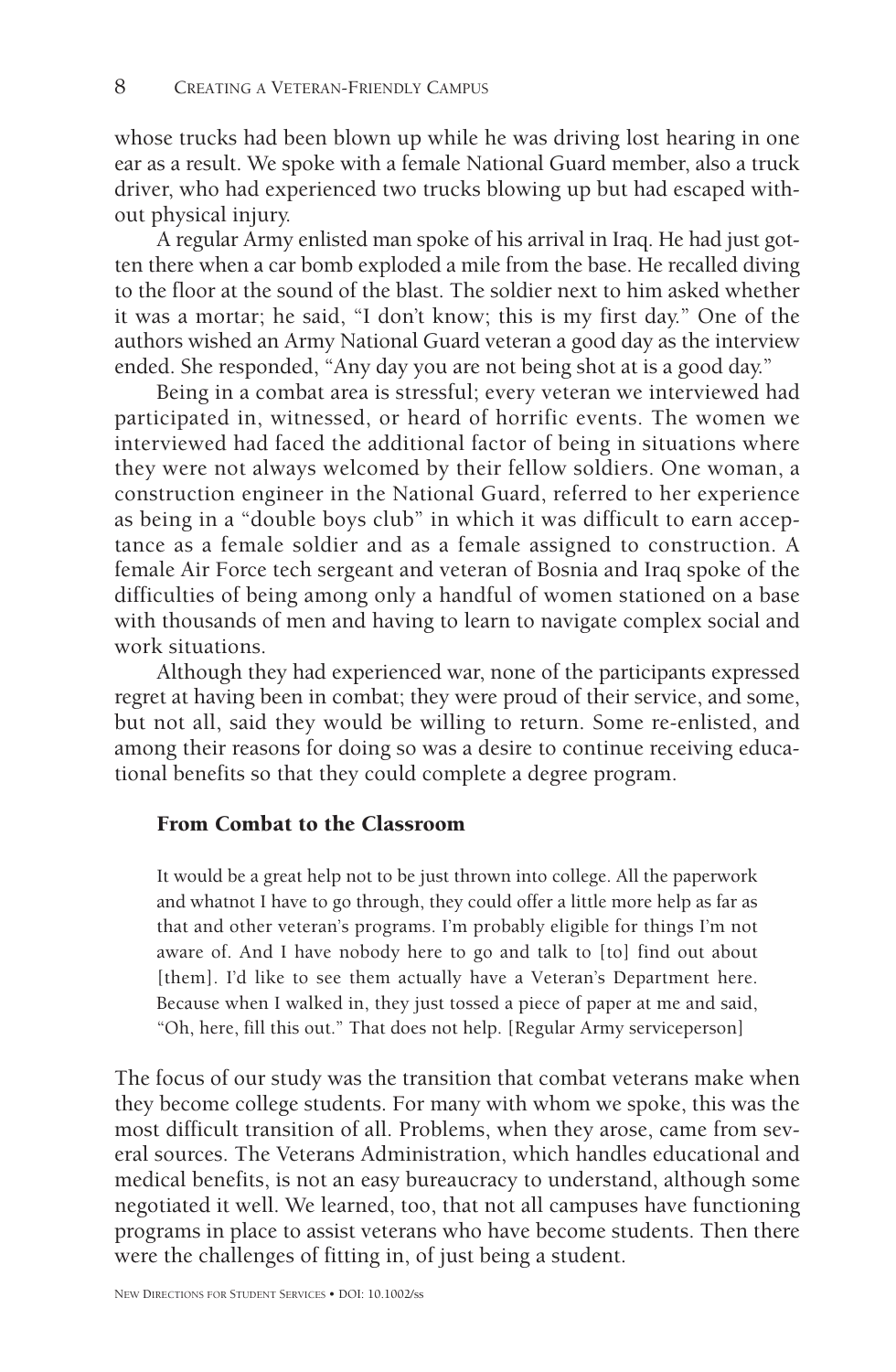At the end of deployments, the military provides debriefing opportunities as part of the activities of processing out of the combat zone. It was apparent from our interviews that these sessions vary in quality and effectiveness. A National Guard member spoke of "tons" of debriefing sessions in Iraq, Kuwait, and then stateside. He noted that for most, "80 percent did not apply. . . . You get in the habit of tuning it out since there is so much that does not apply." A member of the National Guard who had been debriefed after he returned to the United States said that the sessions consisted mainly of "how are you doing" questions. A guardsman suggested that he could have gotten better treatment, but to do so would have risked a delay in going home: "They kind of implied to us that if you have problems, you're going to stay longer; nobody wanted to stay longer."

Study participants noted several areas that were of concern during their transition to college:

*Veterans Administration.* The upcoming role of the Veterans Administration (VA) in the post-deployment lives of soldiers was outlined during their debriefings, sessions that apparently did not hold the attention of those who had just left combat zones and who very much wanted to get home. Many of those with whom we spoke described problems with the VA, problems that have received national attention. Some of those problems concerned the payment of educational benefits. An Air Force veteran complained, "It took eight or more weeks to receive benefits." In the meantime, he had to come up with out-of-pocket funds for tuition and related college costs. His complaint was echoed by others.

Members of the National Guard likely fared better than other servicepersons because each National Guard unit has an educational officer who can help sort out benefit issues. One example of this disparity involves transcripts of military training from the Army/American Council on Education Registry Transcript System. We spoke with several veterans who did not know that such a record existed, how a copy of the transcript could be obtained, or whether their college offered credit for military training. Generally, National Guard members had this information.

*Campus veterans services offices and other campus support services.* Campuses usually have a designated person to administer benefit programs for veterans. Several of the veterans in our interviews expressed appreciation for the support provided by veterans services personnel on their campus. On one of the campuses represented in our study, students had established close working relationships with staff in the veterans services office, who provided connections for students beyond the processing of educational benefits. In one of the other two situations, the program director was newly appointed and received mixed reviews. On the third campus, the veterans services office received only criticisms; veterans from that campus were unaware of any services available to them through the office.

We heard about an exceptional level of service provided by a veterans services office from a veteran who had transferred from another campus to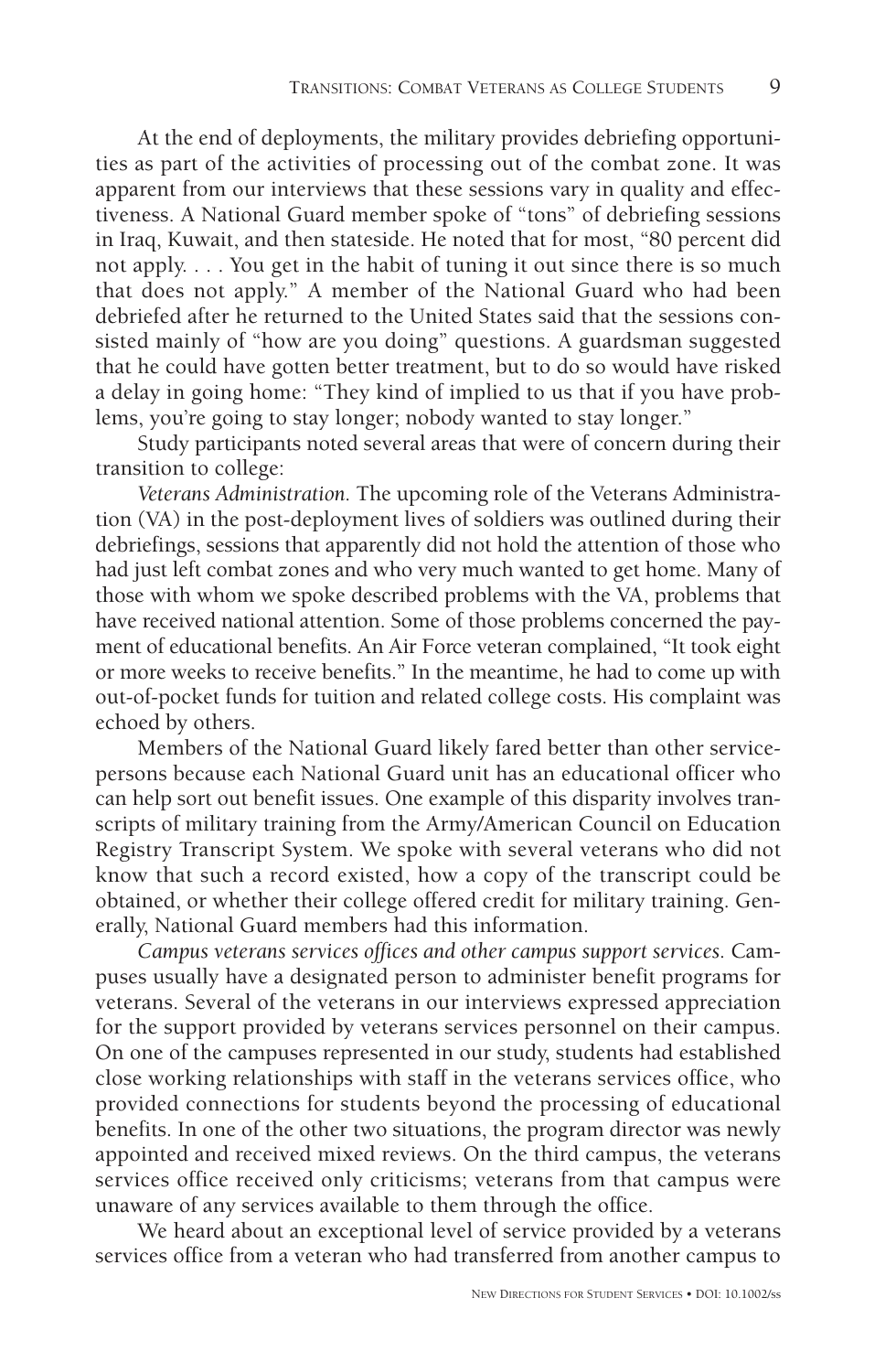one that was included in our survey. When his unit was deployed, staff from the veterans services office handled the withdrawals from classes, dealt with financial aid issues, and kept in contact with the soldiers while they were deployed by e-mailing campus news updates. When the deployment was over, the office staff initiated re-entry and benefits paperwork and assisted with registration for classes.

The students we spoke with mentioned "veteran-friendly campuses," and while that term was difficult to define, we came to understand that veterans used it to refer to campuses where programs and people were in place to assist with the transitions between college and the military (see Chapters Five, Six, and Eight). These campuses, like the one noted earlier, have made an active commitment to the success of veterans as students. An example of a campus that was not veteran-friendly illustrates the other extreme. A member of a National Guard unit, while in Iraq, made phone contact with the financial aid office at his home campus. He had withdrawn from classes when he was deployed, leaving behind a financial aid problem. He called the office, only to be told that to resolve the issue he had to come to the office, something that was not possible. He hung up in frustration, unable to convince the staff member in the financial aid office that there had to be a second option. By way of contrast, an Army reservist who had had two tours in Iraq said that the veterans services provider on his campus anticipated issues and offered suggestions and solutions even before the soldier realized there was a concern.

*Re-entering civilian life and becoming a student.* Even for those who had attended college prior to being deployed, there was an adjustment upon their return. A major aspect of the adjustment was relearning study skills. An Army reservist described it this way: "It's kind of like I forgot how I studied. Prior to leaving, I had a 3.4 GPA, and when I got back, it just went down." After having been away from school and formal classroom instruction, re-entry was difficult. Several students mentioned the need for an orientation to college programs just for veterans.

While some adjustment issues could be attributed to being away from school for an extended period of time, post-traumatic stress disorder (PTSD) was also a factor. A member of the Army Reserves commented, "I think I was a better student when I came back . . . but what made it hard was my attention span and my patience were very short, so sitting in class . . . became very hard to do." A member of the regular Army said this about adjusting: "Once I got back to school, it was like I know what I need to do and it is right in front of me, but I'm just not doing it. I don't know if it [is] because I am not as focused as I was before I left, or . . . I don't know."

This same person mentioned that when he returned from a year of driving supply trucks between Kuwait and Iraq, he could not sleep at night. Several of the veterans talked about anger and stress as a carryover from their time in combat. The memories of war, of being on constant alert, and of being afraid remained close to the surface and were, for some, difficult to manage. An Army veteran said that he disliked being in large groups of peo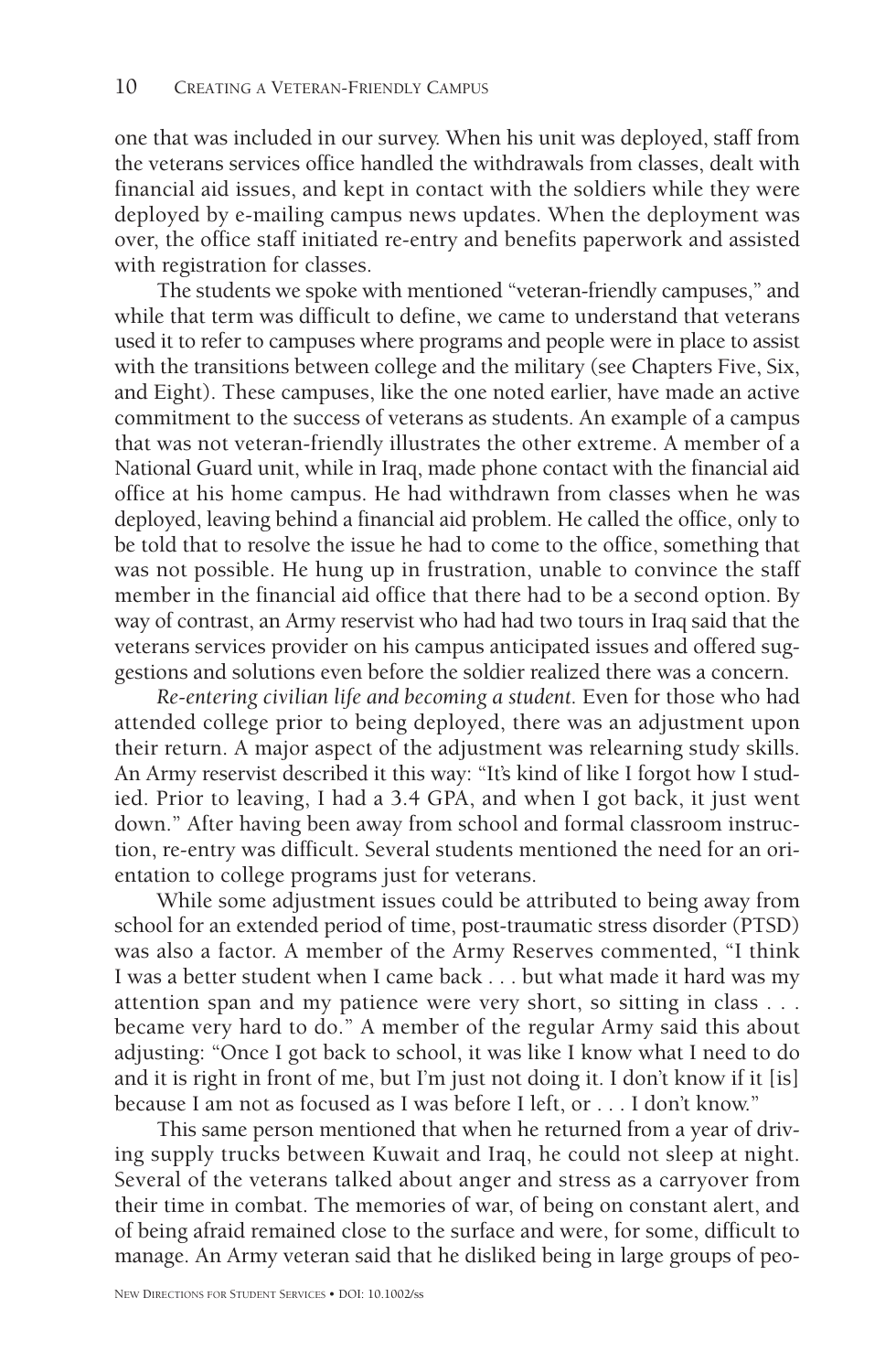ple, that he was no longer a very social person, and that he always looked mean. An Army reservist who had spent thirteen months in combat talked about having to keep busy because if he was not busy, he would become depressed. He had not had those symptoms prior to being deployed. A sergeant in the National Guard reported that after more than a year in Iraq, "even my girlfriend noticed the changes. . . . Pretty much everyone that I went over with, I mean, we've all got anger issues now, like it kind of falls down as time goes on, but, man, it just doesn't take much to get sparked off and go  $\ldots$ "

An Army officer who spent a year in Iraq talked about the adjustment after coming home: "It is really hard adjusting, coming back from a war zone into the United States. . . . It seemed like for a whole month, I did just a whole bunch of jigsaw puzzles just to clear my mind and keep myself, I don't know, just to settle myself down and kinda adjust back to life. I've got hundreds of puzzles that I did during just that one month, so I guess that was just my way of coping." Several of those with whom we spoke mentioned having to develop similar coping strategies after leaving combat. A soldier who drove supply trucks in Iraq said she sold her SUV when she got home because she was afraid she would drive it like it was a truck and she was back in Iraq. Another veteran of two tours in Iraq mentioned that he could no longer sit for extended periods of time and that he had to explain his need to get up and walk around the classroom to his professors.

With only a few exceptions, the veterans in our study did not report conflicts with others over the fact that they had served. Still, unfortunate incidents happened. In one, a sociology professor "referred to the American soldier as a terrorist" in a class in which a combat veteran was a student. In protest, the veteran did not complete the final exam and failed the course. In another incident, a Marine who served in Afghanistan was called a traitor in class by another student because he expressed opposition to the war. Generally, the veterans in our sample did not bring attention to their service and discussed it in class only when they deemed it appropriate. Some have been thanked for their service; some have been asked questions about what it was like to be in combat; and at least three reported that they had been asked whether they had killed anyone, a question each found disturbing and difficult to respond to. Several remained in the reserves and wore their uniforms on campus as they came and went from military-related activities. None reported negative incidents associated with wearing the uniform.

Not surprisingly, participants offered suggestions about what campuses could do to assist veterans in their transition to college. Almost every participant spoke about efforts to identify veterans on campus and about being dependent for support on others who have had similar experiences. A Marine who had served in Iraq explained, "People who I would consider my best friends here still can not relate to me on certain levels as far as the experiences I've had. You just can't relate unless you have been there. Those people have. Those relationships are still very strong and very important."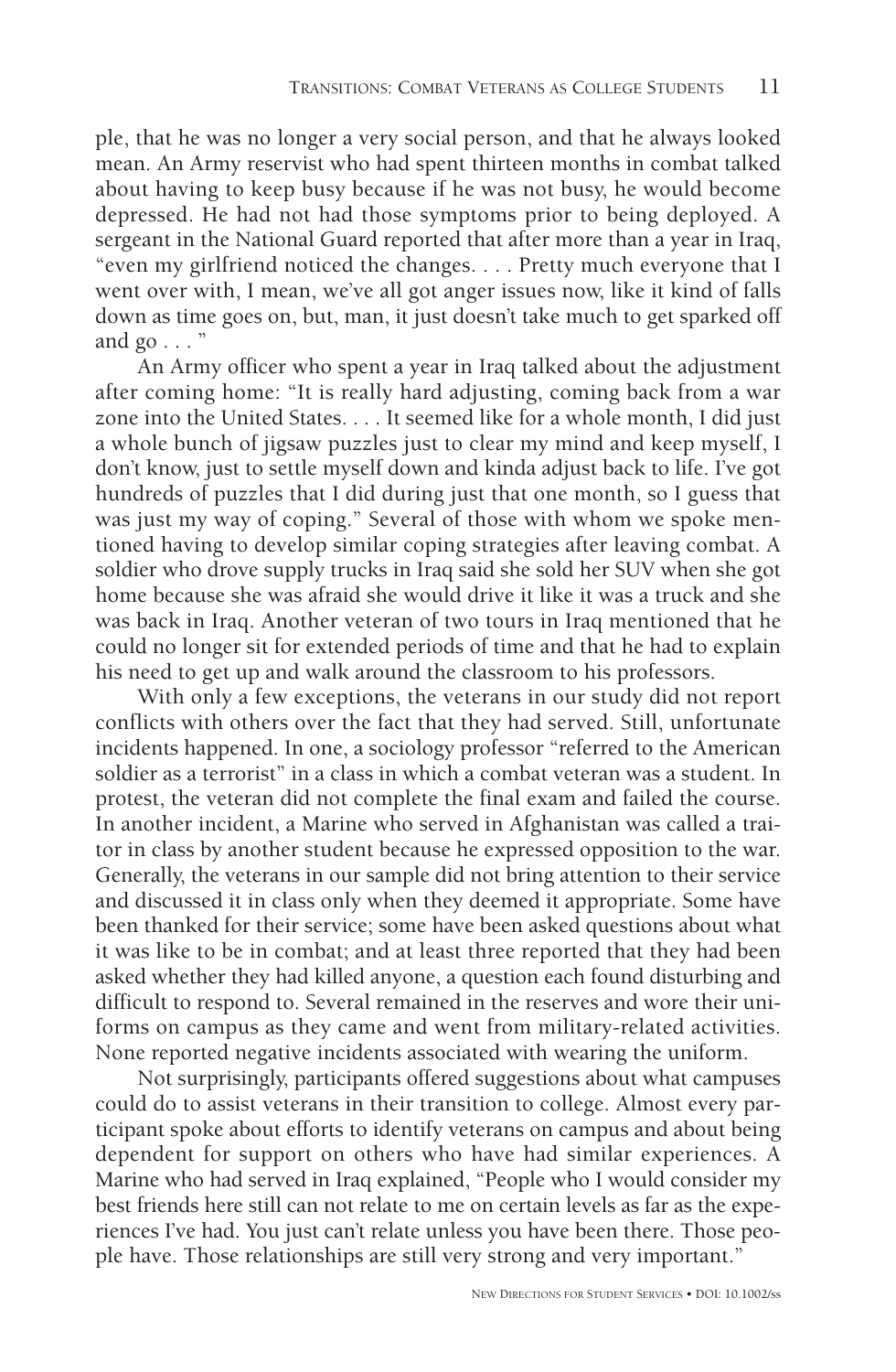Many students in our study expressed concerns about friends who were still deployed and about how the sacrifices required by a nation at war do not fall equally on all persons.

Study participants described the structured life of the military and how difficult it was to move from a strictly defined structure to a loosely configured campus where there was no chain of command from which to get answers. A four-year Air Force veteran said that going from "something that is so structured and so routine, and on task . . . then just to be released and you have to make your own schedule, some people find that hard." His suggestion, which we also heard from others, was that campuses offer orientation sessions for veterans by veterans.

## Discussion and Conclusions

My campus has vastly improved their services for soldiers and veterans since the time I first started attending college in 2001. They lay it out for you and show you the different steps that need to be taken to get the benefits that we have been promised. One thing that has been a struggle is that you have to be proactive. [National Guard]

As of March 2007, just over 1.5 million members of the armed services had been deployed and had served in either Iraq or Afghanistan (Defense Manpower Data Center, 2007). As these conflicts continue, the number of combat veterans who become college students will likely increase. Given what we have learned about assisting the members of special needs student populations to achieve their educational goals, it would be a disservice to treat veterans as if they were invisible.

Veterans represent a potential campus resource. They have had leadership experiences and confronted difficult challenges, challenges that have matured and, perhaps, hardened them. Many joined the military to earn educational benefits so that they could realize the opportunities available through higher education. Our work was an effort to learn about the transitions that combat veterans make when they enroll as students. What we learned from the participants in this study suggests that combat veterans who become students represent a population with special needs and that there are ways for campus personnel to work with these students to effectively meet those needs. The following principles provide some guidelines.

- Deployments represent disruptive, life-altering transitions (Schlossberg, Waters, and Goodman, 1995). Colleges should develop student-centered activation and deployment policies that manage the campus bureaucracy so as not to further complicate what is already a stressful situation for those called to active military duty.
- Students who are deployed benefit when their campus maintains a connection with them.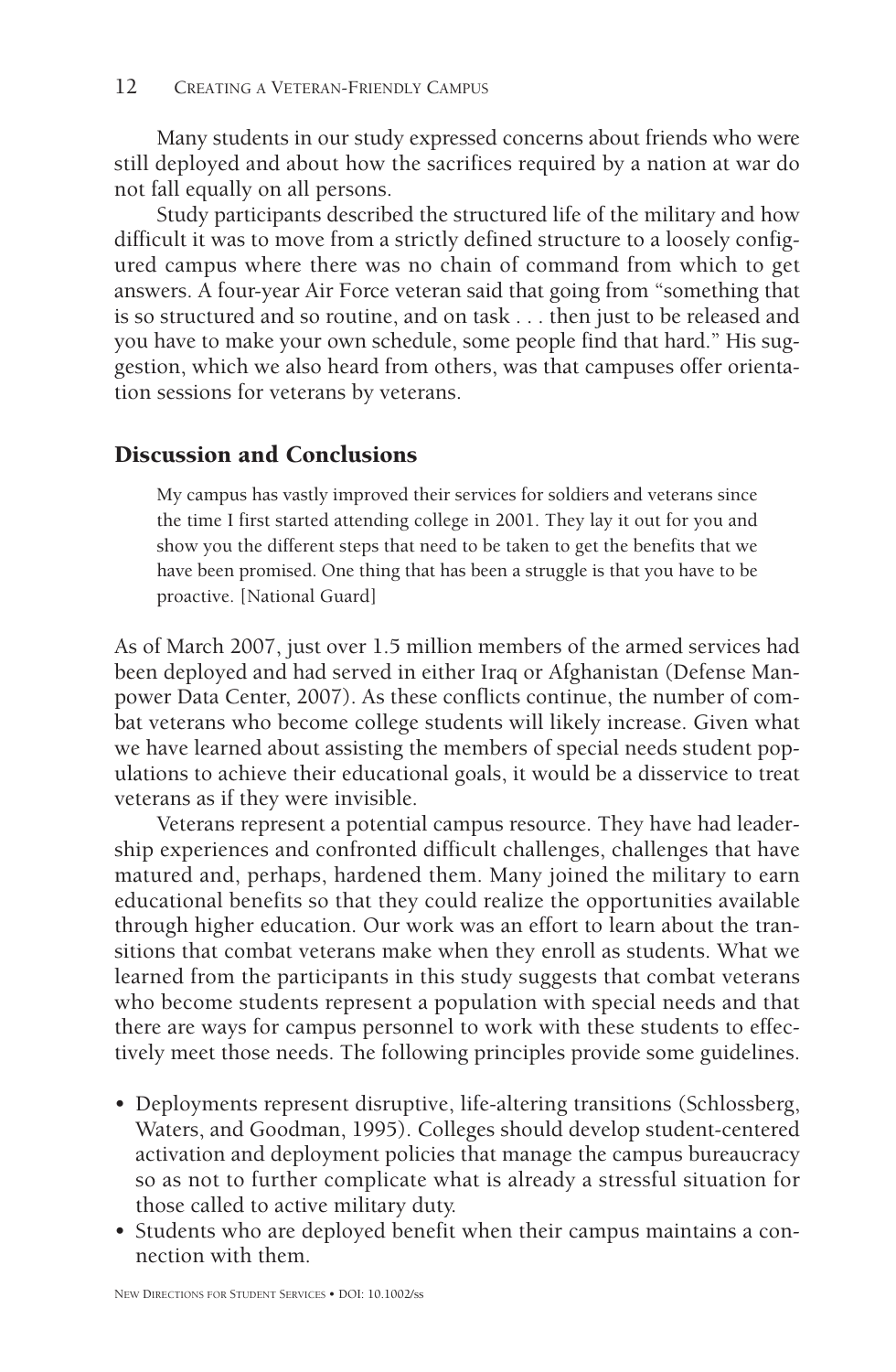- Veterans who enroll as students experience difficulties. Thought needs to be given to the responsibilities assigned by the campus to the veterans services officer. Campuses meet the needs of other special student populations through offices whose mission is to provide specifically designed support services. In planning those services, efforts should be made to know the students who constitute the veteran population (Kuh, Kinzie, Schuh, and Whitt, 2005).
- Campuses are encouraged to meet the challenge of becoming veteranfriendly by putting in place personnel, policies, resources, and programs that reflect sensitivity to and understanding of the needs of veterans. Supporting the troops should be an action plan, not just a happy slogan.
- There is an urgent need to share best practices, to exchange ideas, and to conduct research that will provide campuses with the information needed to promote the academic achievement of veterans who are students.

In addition, it is important to note that although gender issues were not part of our study, we heard from female veterans that they faced unique and difficult challenges because of their gender and the male-dominated traditions of the military. Evidence supports the reality of these concerns (Corbett, 2007; Cohen, 2006). These issues are so significant, in part because of the likelihood of negative post-trauma psychological effects on victims, that sexual trauma has become a recognized problem in the treatment of veterans (Street and Stafford, 2007). Campuses must be prepared to provide support to those who have had to deal with sexual harassment and assault by other military personnel while confronting the dangers of combat (see Chapter Four).

Similarly, while mental health issues were not a focus of our study, several of the veterans we interviewed indicated that they were attempting to cope with depression, with PTSD, and with other mental health issues stemming from their service. Approximately 20 percent of service personnel returning from Iraq report mental health problems (Hoge, Auchterlonie, and Milliken, 2006); some studies put the figure of returning veterans who have received mental health or psychosocial diagnoses at over 30 percent (Seal and others, 2007), and data cited by the Department of Defense Task Force on Mental Health (2007) suggest that 27 percent of returning veterans report significant depression, 24 percent report alcohol abuse issues, and 43 percent report problems with anger. Research suggests that deployments of longer than six months and multiple deployments contribute to an increase in mental health issues (Department of Defense Mental Health Advisory Team, 2007). Campuses need to be prepared to meet the needs of veterans who would benefit from mental health support services. In addition, four of the veterans we interviewed had combat-related physical injuries that required accommodations under the Americans with Disabilities Act and Section 504 of the Rehabilitation Act of 1973 (see Chapter Nine).

It is likely that as the Iraq and Afghanistan conflicts continue, so will the demand for specialized support services for veterans on campus.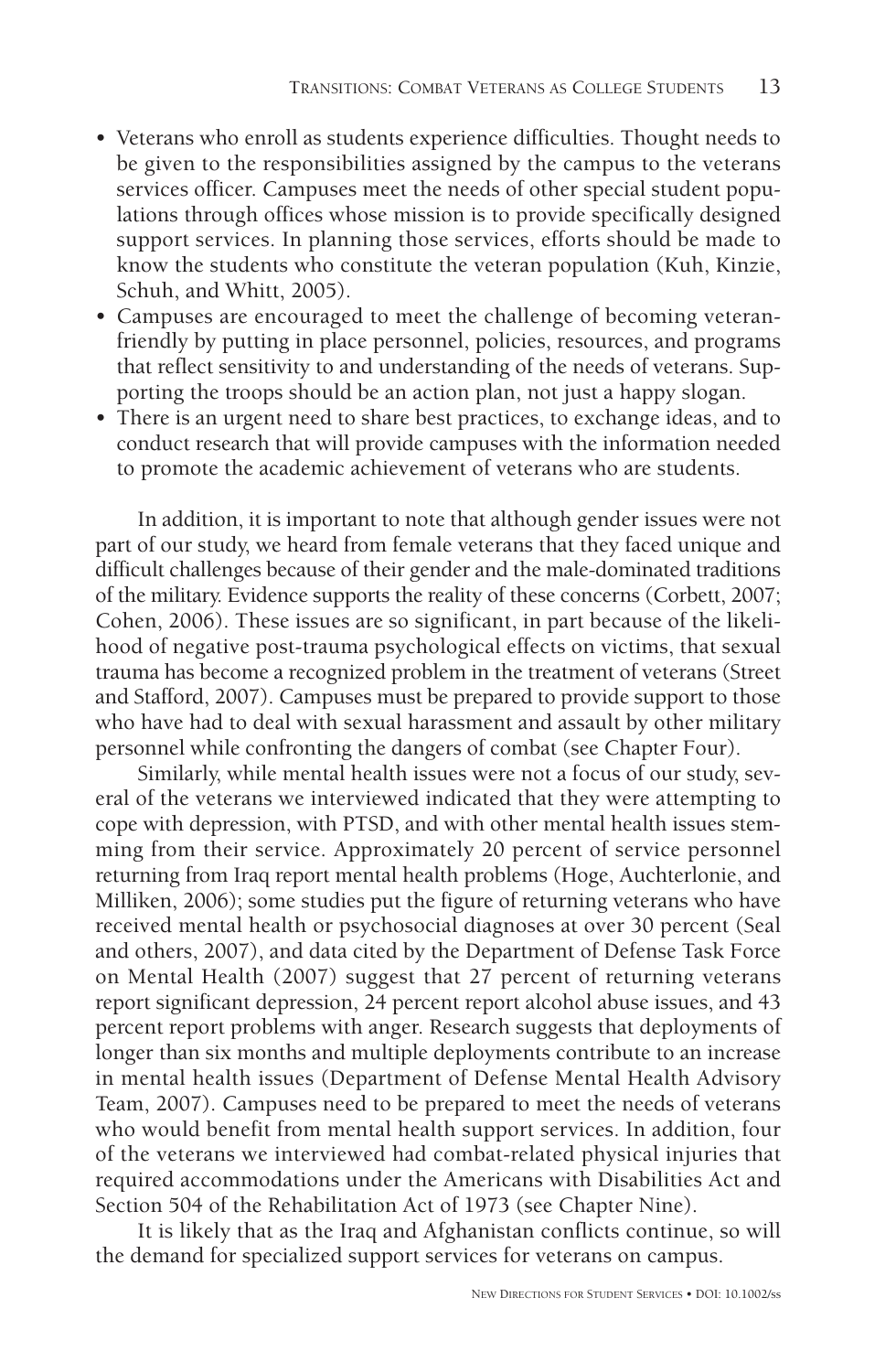### References

- Cohen, S. "Equal Opportunity War." *Las Vegas Review Journal,* Dec. 10, 2006, pp. 1J–3J. Corbett, S. "The Women's War." *New York Times,* Mar. 18, 2007, p. 42.
- Creswell, J. W. *Qualitative Inquiry and Research Design.* Thousand Oaks, Calif.: Sage, 1997.
- Defense Manpower Data Center. *CTS Deployment File Baseline Report (March 31).* Washington, D.C.: U.S. Department of Defense, 2007.
- Department of Defense Mental Health Advisory Team. "Survey Results, 2007." [http://defenselink.mil/release.aspx?releaseid=10824]. 2007. Retrieved May 4, 2007.
- Department of Defense Task Force on Mental Health. *An Achievable Vision: Report of the Department of Defense Task Force on Mental Health.* Falls Church, Va.: Defense Health Board, 2007.
- DiRamio, D., Ackerman, R., and Mitchell, R. "From Combat to Campus: Voices of Student-Veterans." *NASPA Journal,* 2008, *45*(1), 73–102.
- Hoge, C. W., Auchterlonie, J. L., and Milliken, C. S. "Mental Health Problems, Use of Mental Health Services, and Attrition from Military Service After Returning from Deployment to Iraq or Afghanistan." *Journal of the American Medical Association,* 2006, *295*(9), 1023–1032.
- Kuh, G. D., Kinzie, J., Schuh, J. H., and Whitt, E. J. *Student Success in College: Creating Conditions That Matter.* San Francisco: Jossey-Bass, 2005.
- Schlossberg, N. K., Waters, E. B., and Goodman, J. *Counseling Adults in Transition.* (2nd. ed.) New York: Springer, 1995.
- Seal, K. H., Bertenthal, D., Miner, C. R., Sen, S., and Marmar, C. "Bringing the War Home." *Archives of Internal Medicine,* 2007, *167*(5), 476–482.
- Street, A., and Stafford, J. *Military Sexual Trauma: Caring for Veterans.* Washington, D.C.: Department of Veterans Affairs, National Center for PSTD, 2007.

*ROBERT ACKERMAN is associate professor of higher education leadership at the University of Nevada, Las Vegas. He served in the U.S. Navy.*

*DAVID DIRAMIO is assistant professor of higher education administration at Auburn University. He served in the U.S. Navy.*

*REGINA L. GARZA MITCHELL is assistant professor of educational leadership at Central Michigan University.*